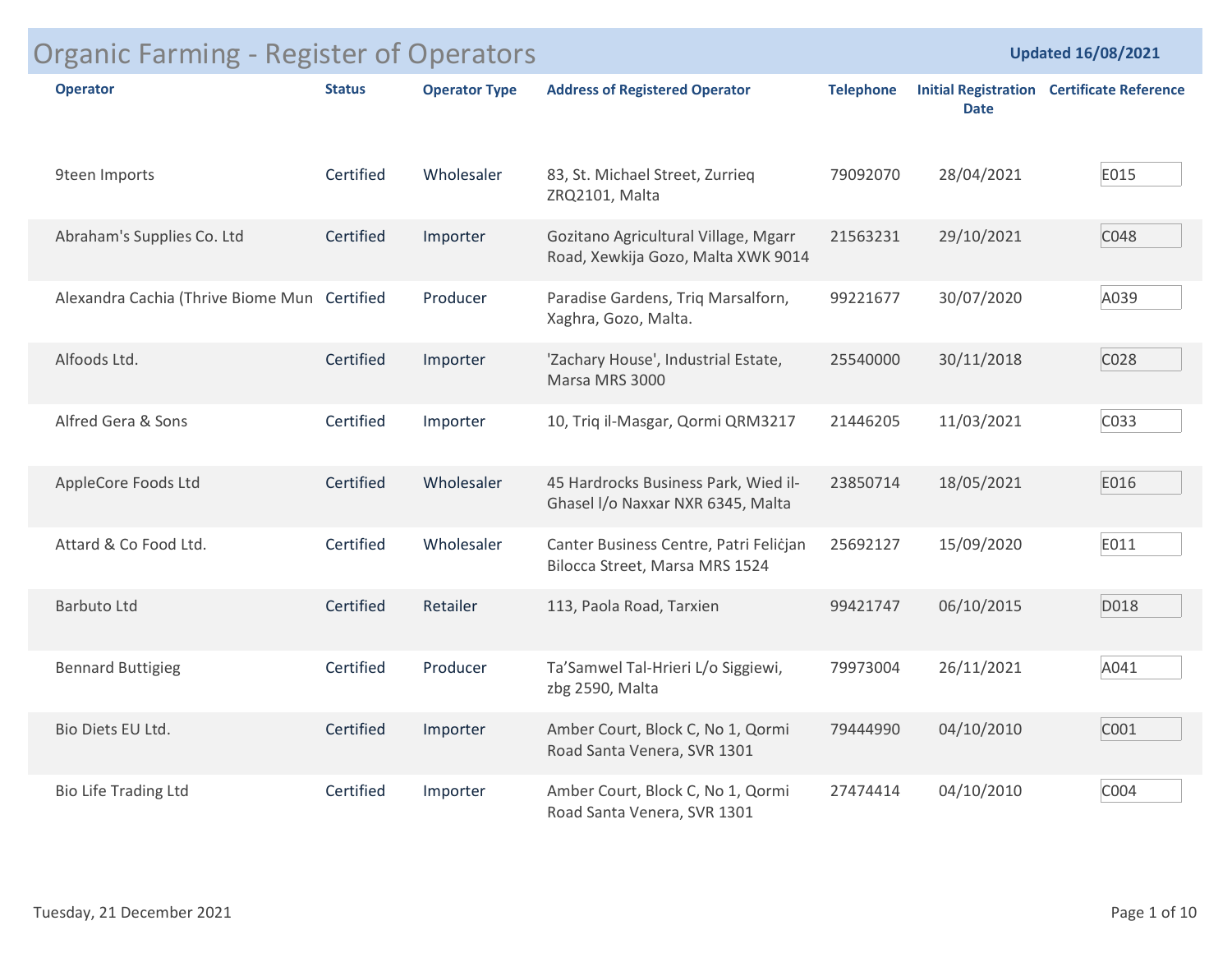| <b>Operator</b>                  | <b>Status</b> | <b>Operator Type</b> | <b>Address of Registered Operator</b>                                            | <b>Telephone</b>                   | <b>Date</b> | <b>Initial Registration Certificate Reference</b> |
|----------------------------------|---------------|----------------------|----------------------------------------------------------------------------------|------------------------------------|-------------|---------------------------------------------------|
| <b>Bio LifeStyle Trading Ltd</b> | Certified     | Importer             | Amber Court, Block C, No 1, Qormi<br>Road Santa Venera, SVR 1301                 | 27474414                           | 04/10/2010  | C005                                              |
| <b>Bio Nutrition Trading Ltd</b> | Certified     | Importer             | Amber Court, Block C, No 1, Qormi<br>Road Santa Venera, SVR 1301                 | 27474414                           | 04/10/2010  | C006                                              |
| <b>Blissful Lifestyle</b>        | Certified     | Retailer             | 21st September Avenue, Naxxar                                                    | 21437254/21<br>437927/7943<br>7927 | 09/02/2017  | D008                                              |
| Borfield Health Shop             | Certified     | Wholesaler           | 31 Emmanuel Perren Street,<br>Gharghur GHR 1152, Malta                           | 99877757                           | 24/02/2021  | E013                                              |
| Brown's Pharma Limited           | Certified     | Importer             | Zone 5, Central Business District, Triq<br>I-Industrija, Hal- Qormi, CBD5030     | 21422999                           | 02/03/2021  | C031                                              |
| C and M BorgCompany Ltd.         | Certified     | Retailer             | Triq Il-Kalkara Tal-Gir, Zone 1 Central<br>Business District Birkirkara CBD 1030 | 212431029                          | 28/10/2020  | D028                                              |
| Carm & Co Ltd                    | Certified     | Wholesaler           | Crest View, Flat 2, Triq is-Saghtar,<br>Mellieha, Malta.                         | 21522748                           | 05/10/2021  | E022                                              |
| Catania & Cini Ltd               | Certified     | Retailer             | 40, Sylvren, Triq L-Imraden, Naxxar,<br>Malta.                                   | 27136770                           | 02/09/2021  | D036                                              |
| Cherubino Ltd.                   | Certified     | Importer             | Delf Building, Sliema Road, Gżira GŻR<br>1637                                    | 99859134                           | 02/09/2021  | C045                                              |
| Ciromblu Farm                    | Certified     | Producer             | L-Iskoll, Triq il-Blajjiet, Marsaskala,<br>Malta.                                | 79244585                           | 16/03/2020  | A036                                              |
| Dical House                      | Certified     | Retailer             | St. Anthony Street, Mosta MST 3102                                               | 21424600                           | 15/03/2018  | D019                                              |
| DK Pascucci Ltd                  | Certified     | Retailer             | 5, Carob Street, St Venera, SVR 1700<br>Malta.                                   | 21225589                           | 01/12/2021  | D041                                              |
| Tuesday, 21 December 2021        |               |                      |                                                                                  |                                    |             | Page 2 of 10                                      |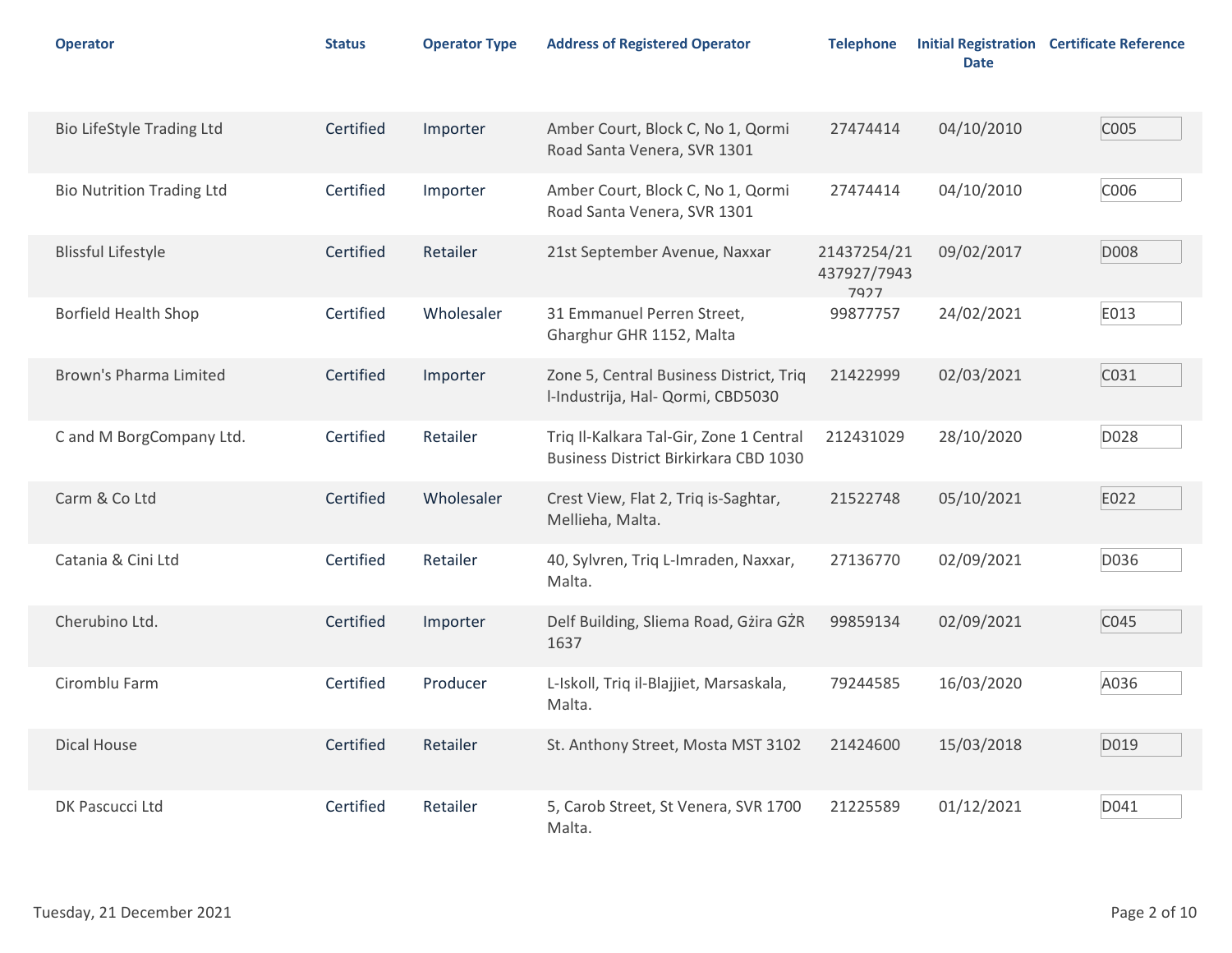| <b>Operator</b>                                 | <b>Status</b> | <b>Operator Type</b> | <b>Address of Registered Operator</b>                            | <b>Telephone</b> | <b>Date</b> | <b>Initial Registration Certificate Reference</b> |
|-------------------------------------------------|---------------|----------------------|------------------------------------------------------------------|------------------|-------------|---------------------------------------------------|
| E & M Imports Ltd                               | Certified     | Wholesaler           | 16, Triq Nikola Baldacchino, Qormi<br>QRM4466, Malta             | 79290643         | 05/10/2021  | E021                                              |
| Emanuel Ciantar (EMAN Deer Farm)                | Certified     | Producer             | Eman Deer Farm, Id- Dwejra, Limits<br>of Rabat, Malta            | 79453757         | 04/04/2020  | A038                                              |
| <b>Estate Wines Ltd</b>                         | Certified     | Importer             | 239/BB, Tower Road, Sliema<br>SLM1061                            | 27030093         | 13/02/2020  | C023                                              |
| <b>Euphoria Trading Ltd</b>                     | Certified     | Importer             | Amber Court, Block C, No 1, Qormi<br>Road Santa Venera, SVR 1301 | 27474414         | 04/10/2010  | C007                                              |
| Farmer's Deli Organics Ltd                      | Certified     | Retailer             | Le Primule', Triq is-Siegh, Swieqi,<br>SWR 2400, Malta           | 21380581         | 27/02/2017  | D011                                              |
| Flavours for Health                             | Certified     | Importer             | T5f 11 Caravaggio Court, Tigne Point<br>Silema                   | 79282569         | 14/04/2021  | C038                                              |
| Foodfinders Ltd.                                | Certified     | Wholesaler           | 'Zachary House', Industrial Estate,<br>Marsa MRS 3000            | 25540000         | 30/11/2018  | E004                                              |
| Francis Busuttil & Sons Marketing Ltd Certified |               | Wholesaler           | Busuttil Buildings, Misrah Santa<br>Venera, St Venera, Malta.    | 77052220         | 16/09/2021  | E020                                              |
| Fresh By Ela Co. Ltd                            | Certified     | Retailer             | No 3 'Nina' Triq tal-Qasbi San Gwann<br>SGN 2935, Malta          | 77300872         | 01/12/2021  | D040                                              |
| Galea & Galea Ent Ltd                           | Certified     | Importer             | 9, Sqaq tal-Gidi, Luqa, Malta                                    | 21641586         | 13/05/2021  | C041                                              |
| George Borg Ltd                                 | Certified     | Importer             | 26th Merchant Street, Valletta, Malta                            | 99493134         | 14/05/2021  | C042                                              |
| Ghadira Nine Ltd                                | Certified     | Importer             | CMS House, St. Peter's Street, San<br>Gwann SGN 2310             | 27030660         | 01/04/2021  | C035                                              |
| Tuesday, 21 December 2021                       |               |                      |                                                                  |                  |             | Page 3 of 10                                      |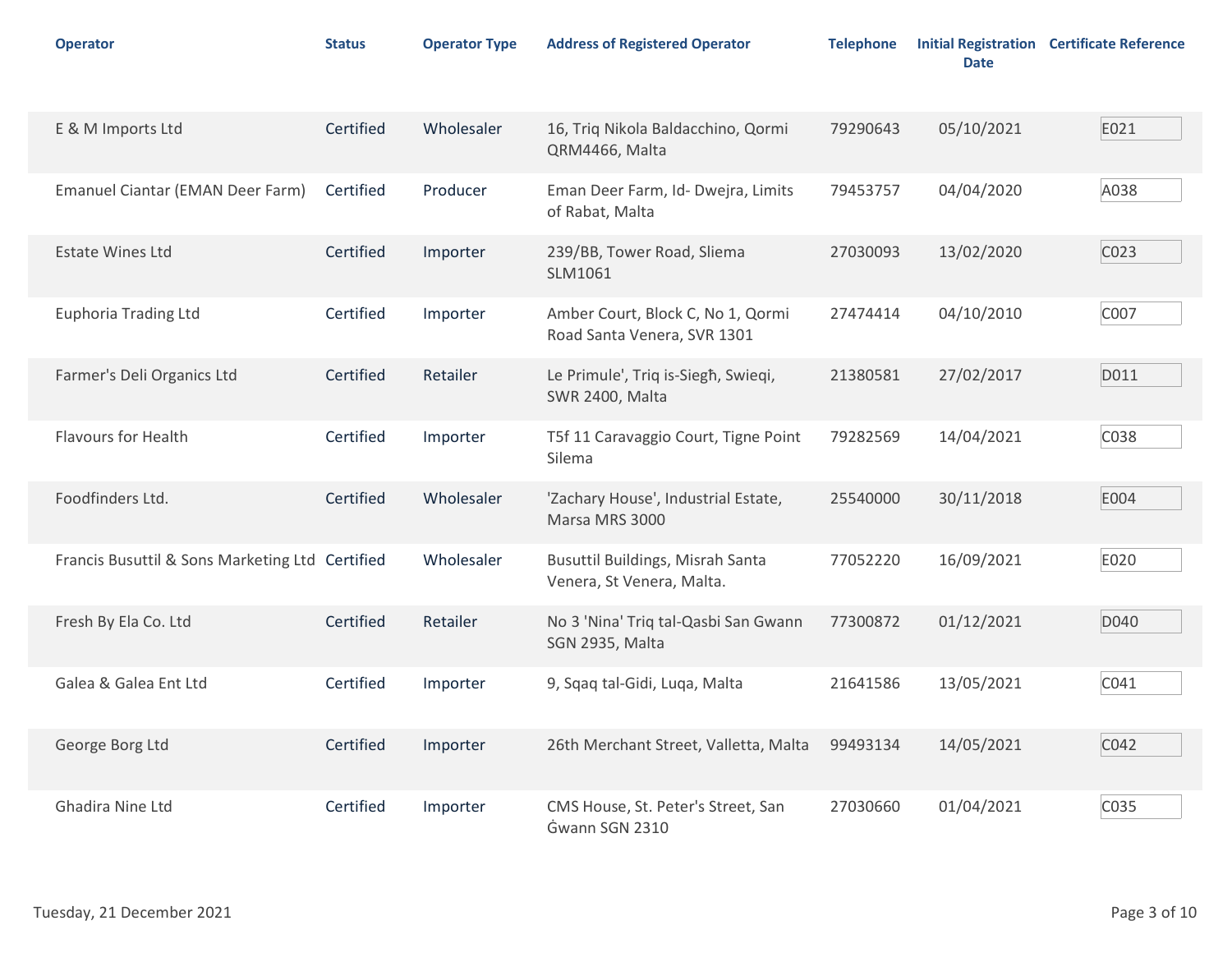| <b>Operator</b>                                 | <b>Status</b> | <b>Operator Type</b> | <b>Address of Registered Operator</b>                                         | <b>Telephone</b> | <b>Date</b> | <b>Initial Registration Certificate Reference</b> |
|-------------------------------------------------|---------------|----------------------|-------------------------------------------------------------------------------|------------------|-------------|---------------------------------------------------|
| GINFEA SICILIA IN BIO MALTA                     | Certified     | Retailer             | 148/A Vjal Kottoner, FGR1384,<br>FGURA, Malta                                 | 27134337         | 18/05/2021  | D034                                              |
| Go Go Company Ltd.                              | Certified     | Retailer             | Triq il-Qanfud, Żebbiegħ                                                      | 99496830         | 01/10/2018  | D022                                              |
| Good Earth Distributors Ltd (Importer Certified |               | Importer             | Hard Rocks Industral Park,<br>Burmarrad Road, Naxxar, NXR 6345                | 21431309         | 27/06/2016  | C015                                              |
| Gourmet AKD Ltd                                 | Certified     | Retailer             | 34, Tamarind, Lord Byron Street,<br>Hamrun HMR 1010, Malta                    | 27445522         | 18/05/2021  | D033                                              |
| Greens Supermarket Limited, Green S Certified   |               | Importer             | Greens Supermarket<br>Limited<br>Uqija Street,<br>SSSC OWN2 inquires I apardl | 21377247         | 26/03/2021  | C034                                              |
| Hames Sensi Ltd                                 | Certified     | Retailer             | 148, Vjal Kottoner, Fgura                                                     | 77038663         | 29/01/2016  | D001                                              |
| Hamri (ex-Naqquru Organic Farm) Pa Certified    |               | Producer             | St Paul Ic-Cens L-Iswed, Bahrija RBT<br>6503, Malta.                          | 99500548         | 01/05/2018  | A022                                              |
| Health Plaza OC Ltd                             | Certified     | Importer             | SC Building, Parish Priest Mifsud<br>Street, Hamrun, Malta                    | 21227027         | 25/02/2021  | C027                                              |
| Hoff & Co Ltd                                   | Certified     | Importer             | 29, Liess Hill, Valletta, Malta                                               | 99424375         | 21/04/2021  | C040                                              |
| Impex Ltd (Malta)                               | Certified     | Importer             | Impex Court Triq Ta Mellu Mosta                                               | 21411355         | 13/04/2021  | C037                                              |
| IPS Ingresdis Malta Ltd                         | Certified     | Importer             | 16, Triq il-Markiz Giuseppe Scicluna,<br>Naxxar, NXR2069 Malta                | 22264222         | 01/02/2021  | C024                                              |
| Island Agro LTD                                 | Certified     | Importer             | Amber Court, Block C, No 1, Qormi<br>Road Santa Venera, SVR 1301              | 27474414         | 04/10/2010  | C011                                              |
| Tuesday, 21 December 2021                       |               |                      |                                                                               |                  |             | Page 4 of 10                                      |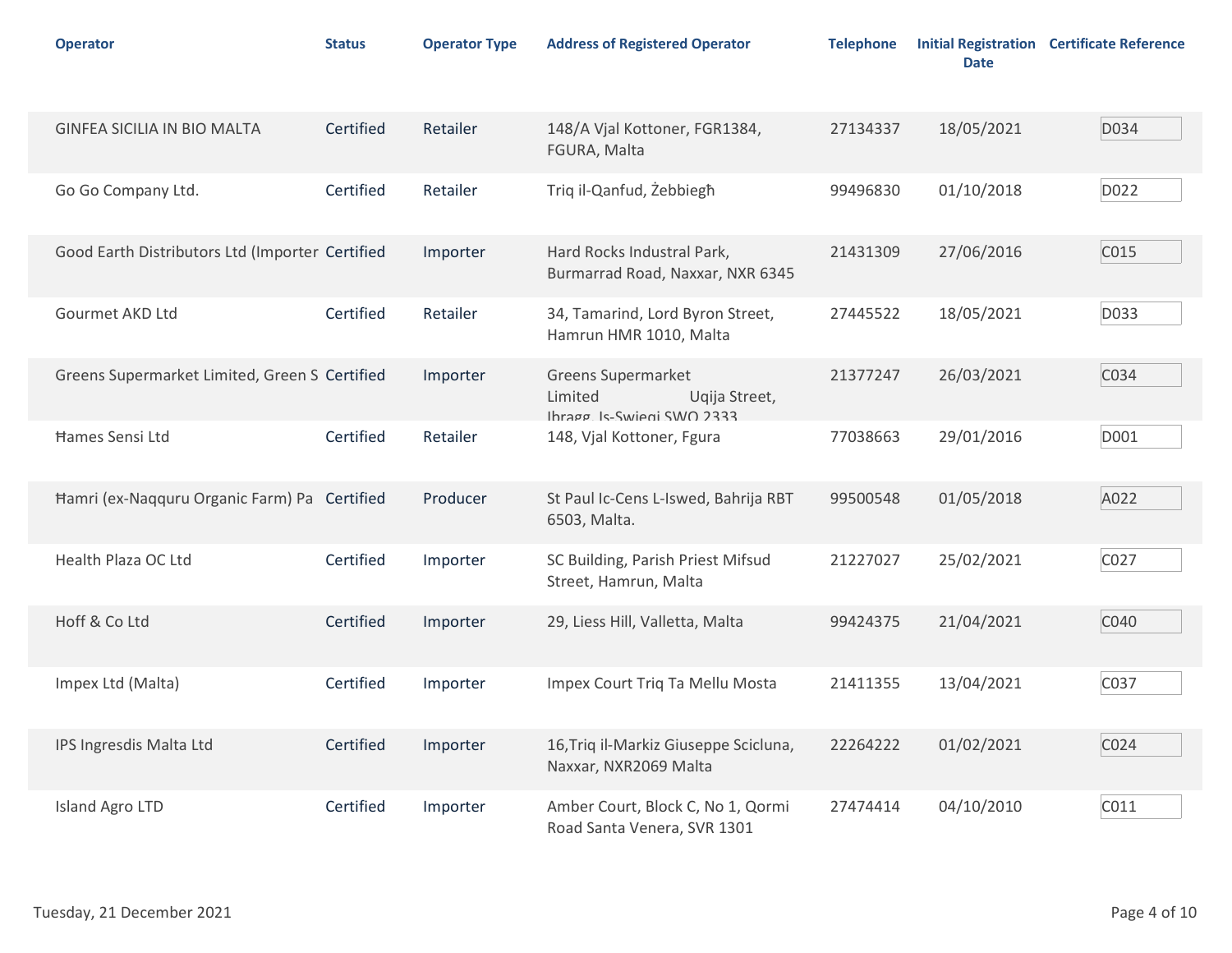| <b>Operator</b>                | <b>Status</b> | <b>Operator Type</b>      | <b>Address of Registered Operator</b>                                     | <b>Telephone</b> | <b>Date</b> | <b>Initial Registration Certificate Reference</b> |
|--------------------------------|---------------|---------------------------|---------------------------------------------------------------------------|------------------|-------------|---------------------------------------------------|
| J Calleja Import & Export      | Certified     | Importer                  | Y&P Complex, 5/6 Burmarrad Road,<br>Naxxar NXR 6345                       | 21523880         | 11/09/2019  | C021                                              |
| Jimmy Vella Fruit and Veg Ltd. | Certified     | Retailer                  | Jim Joe House, Gherien il-Hieda,<br>Mellieha                              | 21572013         | 12/05/2011  | D039                                              |
| John Abela Ltd. (Alfagarden)   | Certified     | Producer                  | Alfa Gardens, Mdina Road, Ta' Qali<br>L/O Attard, Malta.                  | 79820179         | 20/11/2018  | A031                                              |
| Josef Farrugia                 | Certified     | Producer                  | 25, Josmar House, Triq is-Swieqi,<br>Siģģiewi SGN 1861, Malta.            | 77458687         | 25/04/2018  | A024                                              |
| Joselle Borg Meilak            | Certified     | Retailer                  | 33, Sea Eagle Court, Flat 12, Triq<br>Andrew Cunningham Qawra SPB<br>1745 | 77876544         | 01/06/2020  | D025                                              |
| Joseph Sciberras               | Certified     | Producer and<br>Processor | 21, "Settembrina", Triq Tal-Bragg<br>Mellieha MLH04                       | 21521251         | 07/09/2006  | AB004                                             |
| <b>KAI FARMS</b>               | Certified     | Producer                  | KAI FARMS F/HSE Ta Rocc Il mizieb<br>limiti tal mellieha                  | 27574709         | 02/02/2020  | A037                                              |
| La Vini Culture Ltd            | Certified     | Retailer                  | 228 Manwel Dimech street,<br>SLM1055 Sliema                               | 27132883         | 24/06/2021  | D035                                              |
| Lidl Malta Ltd                 | Certified     | Retailer                  | Triq il-Karmnu, Luqa LQA 1311                                             | 22482100         | 15/02/2017  | D010                                              |
| Lino Cini                      | Certified     | Producer                  | 267, Wanda, Etna Street Mellieha,<br>MLH 2204, Malta.                     | 79258619         | 25/04/2018  | A029                                              |
| Louis Cini                     | Certified     | Producer                  | 17, Francis Zahra Street, Mellieha,<br>Malta.                             | 21520817         | 05/10/2007  | A006                                              |
| M&Z Marketing Ltd              | Certified     | Importer                  | MMGH Complex, Marina Milling,<br>Marsa Industrial Estate, Marsa           | 20959000         | 10/03/2021  | C032                                              |
| Tuesday, 21 December 2021      |               |                           |                                                                           |                  |             | Page 5 of 10                                      |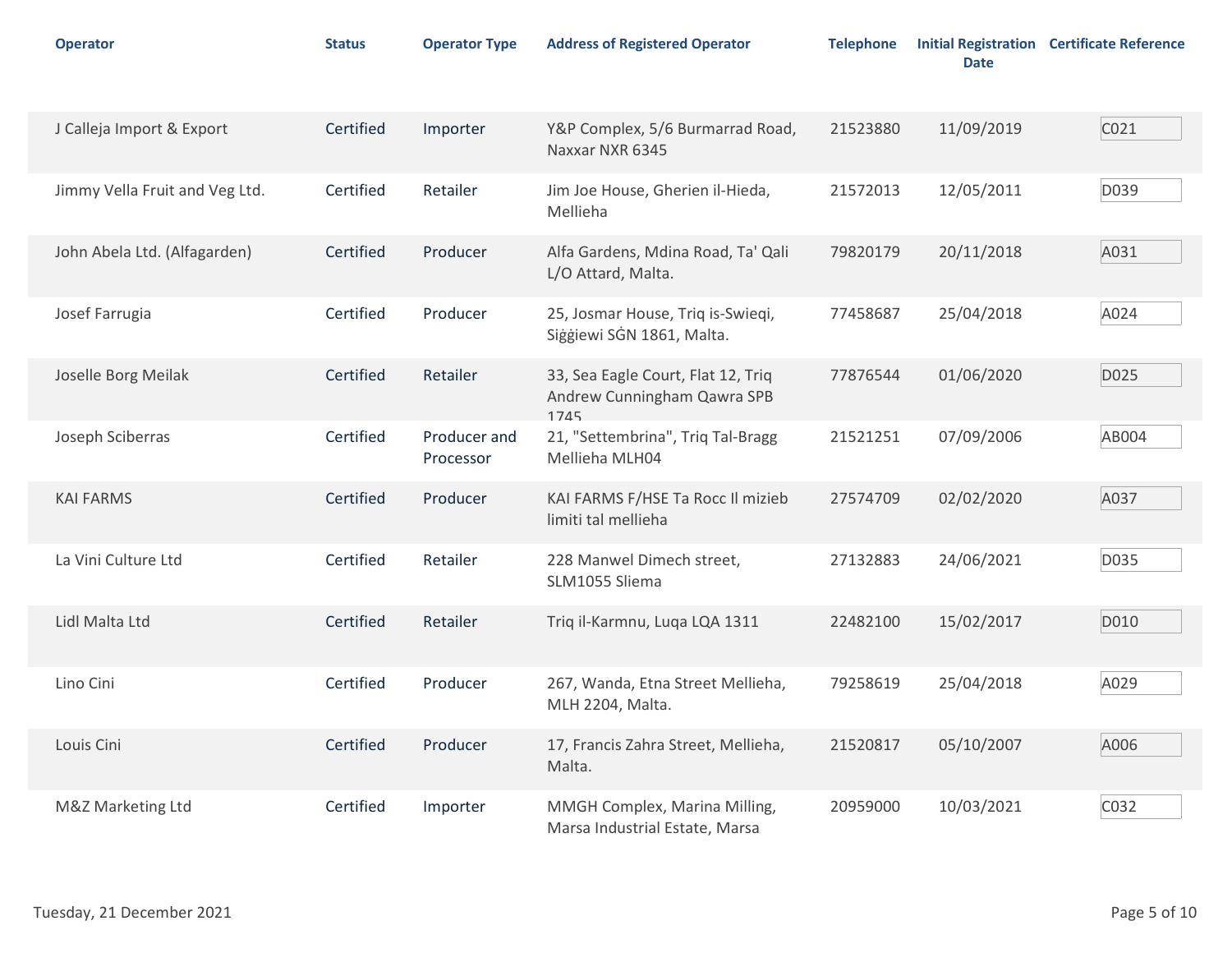| <b>Operator</b>                               | <b>Status</b> | <b>Operator Type</b>      | <b>Address of Registered Operator</b>                                                            | <b>Telephone</b> | <b>Date</b> | <b>Initial Registration Certificate Reference</b> |
|-----------------------------------------------|---------------|---------------------------|--------------------------------------------------------------------------------------------------|------------------|-------------|---------------------------------------------------|
| MAFA-Ghammieri Ministry for Agricul Certified |               | Producer                  | MAFA-Ghammieri Ministry for<br>Agriculture, Food, Fisheries and<br>Animal Rights Ghammieri Marsa | 22924191         | 18/04/2015  | A008                                              |
| Magro Brothers (Foods) Ltd.                   | Certified     | Processor                 | Tomatoes street, Industrial Estate,<br>Xewkija, VCT 110                                          | 21556663         | 08/05/2017  | <b>B004</b>                                       |
| Malta Retailing Ltd                           | Certified     | Retailer                  | 4, Pinto Road, Marsa MRS 1912,<br>Malta.                                                         | 25582302         | 02/09/2021  | D037                                              |
| Maltese Olive Oil Company                     | Certified     | Importer                  | 39/1 Nozlaf, Triq Iz-Zaghfran Attard<br>Malta                                                    | 21468912         | 15/05/2019  | C020                                              |
| Mantra                                        | Certified     | Wholesaler                | Apt. 705, Block 700, The Oaks, Triq<br>Ramija, SGW1111, Malta                                    | 99830891         | 04/06/2021  | E017                                              |
| Maria Regina College                          | Certified     | Producer and<br>Processor | Triq il-Madonna tal-Abbandunati,<br>Wardija, San Pawl il-Baħar SPB 6531                          | 25986780         | 24/01/2019  | AB011                                             |
| Mario Cuschieri Farm                          | Certified     | Producer                  | Il-Giardina, Triq il-Lunzjata, Mosta,<br>Malta.                                                  | 79840735         | 26/03/2019  | A034                                              |
| <b>Mario Micallef</b>                         | Certified     | Producer                  | Simbli Farm house, Wied Rini,<br>Bahrija, Malta.                                                 | 99248070         | 18/03/2016  | A023                                              |
| Mark Cassar Winery                            | Certified     | Producer and<br>Processor | Triq San Lawrenz tal-Għolja, Is-<br>Siġġiewi                                                     | 99451332         | 26/03/2019  | AB012                                             |
| <b>Mark Morales</b>                           | Certified     | Retailer                  | 6, Triq Hal Dwieli, Sqaq Nru. 1,<br>Żebbug ŻBG 3261                                              | 21460402         | 16/11/2020  | D030                                              |
| Mark Vassallo                                 | Certified     | Producer                  | Seamist PH5 triq torri sopu Nadur<br>Gozo                                                        | 79950398         | 29/01/2021  | A040                                              |
| Marsovin Viticulture Ltd                      | Certified     | Producer                  | Marnisi Estate, Marsovin, Wills<br>Street, Marsa, Malta.                                         | 23662433         | 27/06/2014  | A018                                              |
| Tuesday, 21 December 2021                     |               |                           |                                                                                                  |                  |             | Page 6 of 10                                      |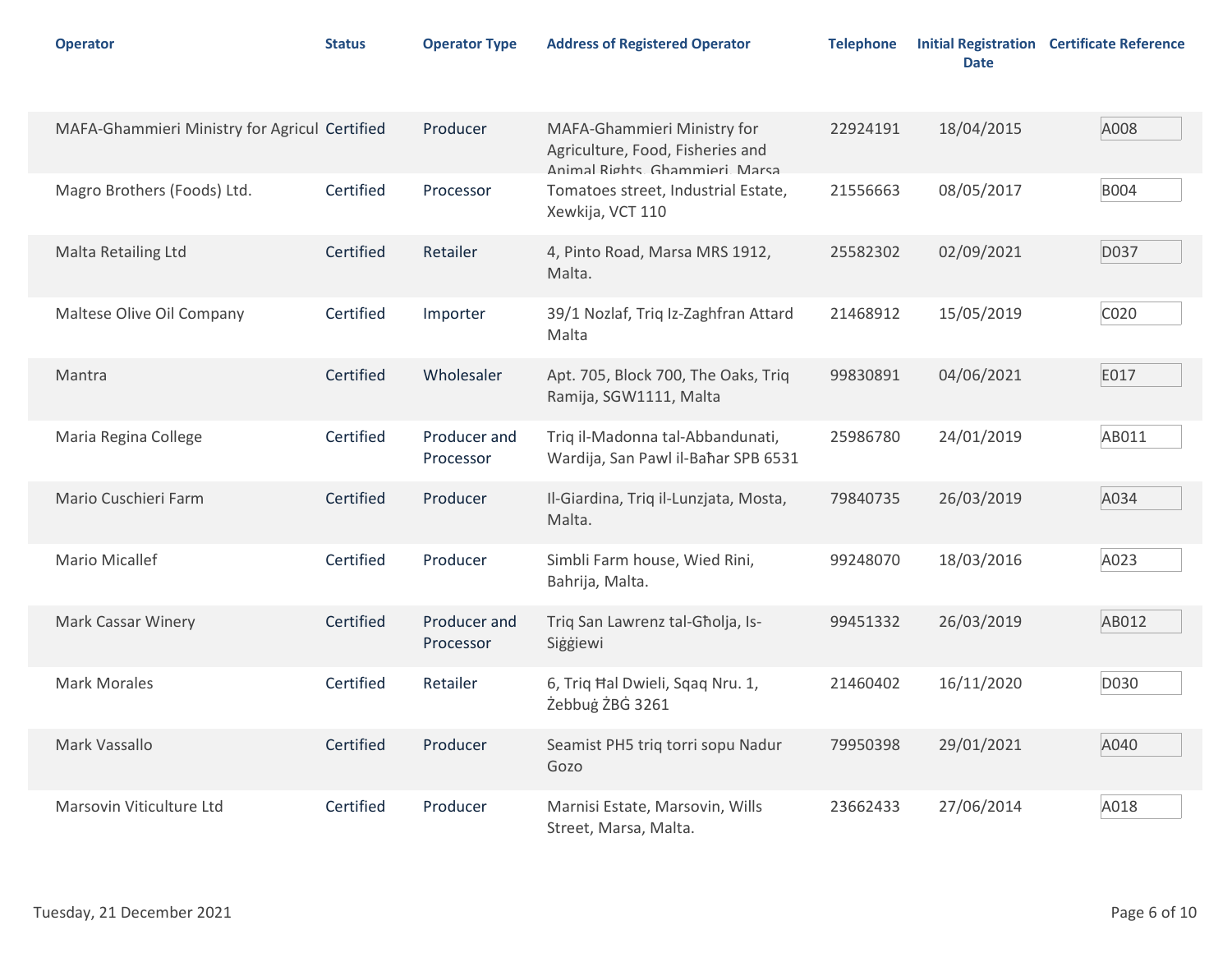| <b>Operator</b>                               | <b>Status</b> | <b>Operator Type</b> | <b>Address of Registered Operator</b>                                                                       | <b>Telephone</b>      | <b>Date</b> | <b>Initial Registration Certificate Reference</b> |
|-----------------------------------------------|---------------|----------------------|-------------------------------------------------------------------------------------------------------------|-----------------------|-------------|---------------------------------------------------|
| Marsovin Winery Ltd                           | Certified     | Processor            | Wills Street, Poala PLA 2234                                                                                | 23662423/<br>21824918 | 23/08/2016  | <b>B009</b>                                       |
| <b>Mary Finger</b>                            | Certified     | Producer             | 162, St Blas Street, Nadur NDR 2340,<br>Gozo, Malta.                                                        | 21561914              | 29/04/2019  | A035                                              |
| Mary Mallia                                   | Certified     | Producer             | Razzett il-Fulklar, Imselliet. Valley<br>Road L/O Mgarr, MGR2850, Malta.                                    | 21411801              | 22/04/2014  | A017                                              |
| <b>MB Vending</b>                             | Certified     | Wholesaler           | Salgan, St. Thomas Street, Safi SFI<br>1230                                                                 | 99498325              | 10/10/2019  | E007                                              |
| Meat Point Manufacturing Ltd                  | Certified     | Retailer             | MeatPoint Manfucturing Ltd KKW<br>200A Kordin Industiral Estate Kordin<br>Poala                             | 99779833              | 05/09/2016  | D005                                              |
| Meats and Eats Limited                        | Certified     | Importer             | Meats and Eats<br>Limited<br>75,<br>Dingli street Sliema                                                    | 27350250              | 25/02/2021  | C030                                              |
| Mgarr Farming Co. Ltd                         | Certified     | Wholesaler           | 42, Three Arches, St. Philip Street,<br>Mgarr, Malta                                                        | 21570752              | 30/05/2016  | E010                                              |
| Miller Distributors Ltd                       | Certified     | Importer             | Miller House, Triq L-Esportaturi,<br>Zone 2, Mriehel, Birkirkara CBD 2040<br>Malta                          | 79053481              | 18/10/2021  | C047                                              |
| Miracle Foods Ltd                             | Certified     | Retailer             | 4, Pinto Road, Marsa MRS 1912,<br>Malta.                                                                    | 25582302              | 02/09/2021  | D038                                              |
| MK Pharma Ltd                                 | Certified     | Importer             | 9, Massabielle, Triq il-Kwartin Swieqi<br>SWQ 2201                                                          | 79595398              | 16/01/2017  | C026                                              |
| Namarti (Louise Stoten)                       | Certified     | Producer             | SITE: Namarti, Tal Baqqari, L/O<br>Zurrieq ŻQR 2680 - BILLING: 10 Triq L-<br>Oratoriu Naxxar NXR 2504 Malta | 99077769              | 24/01/2019  | A033                                              |
| Natalie Debono Trading as Core Gree Certified |               | Importer             | 227, St Helen Street Sliema SLM 2133                                                                        | 79603455              | 28/10/2020  | C019                                              |
| Tuesday, 21 December 2021                     |               |                      |                                                                                                             |                       |             | Page 7 of 10                                      |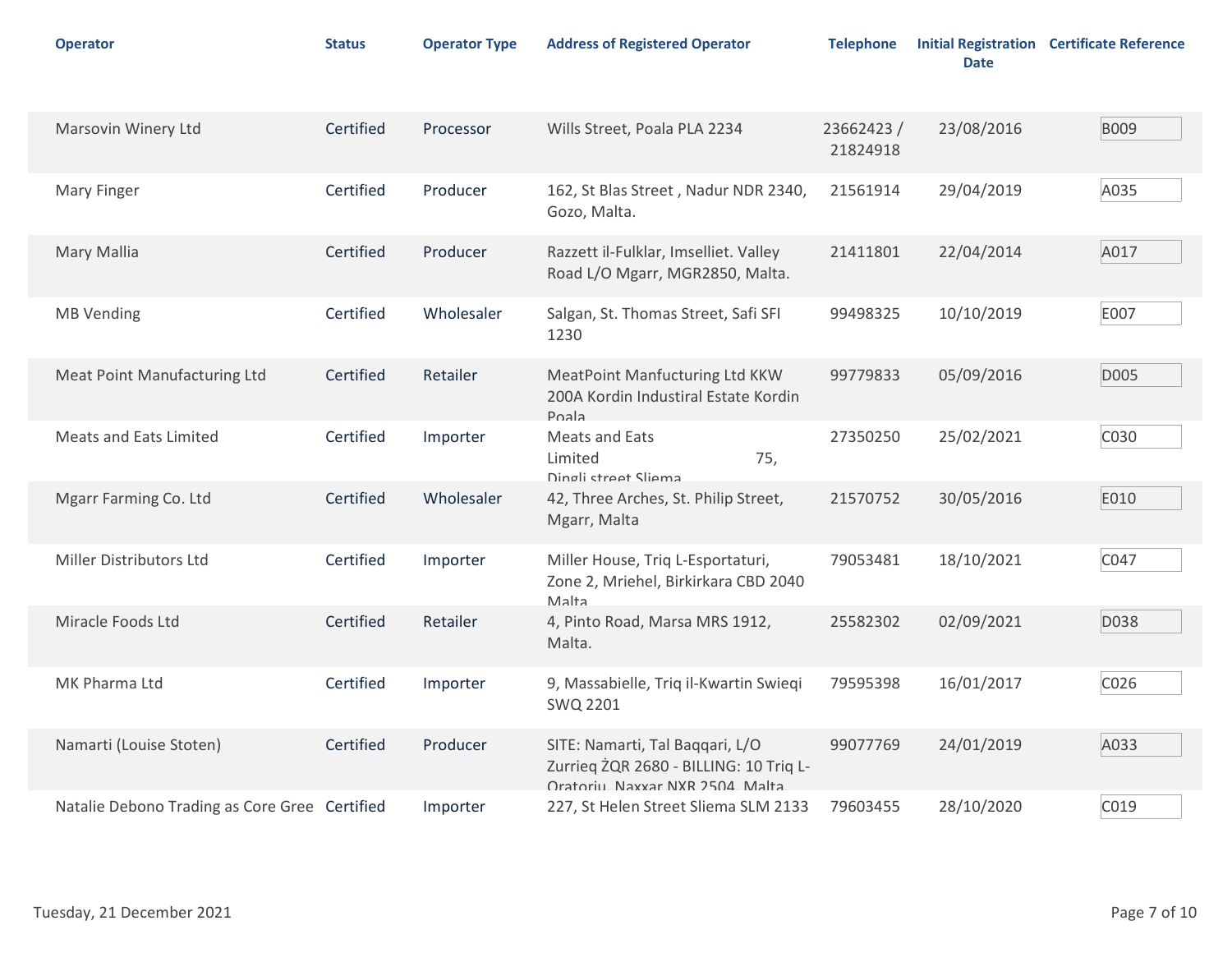| <b>Operator</b>                                  | <b>Status</b> | <b>Operator Type</b>      | <b>Address of Registered Operator</b>                                      | <b>Telephone</b> | <b>Date</b> | <b>Initial Registration Certificate Reference</b> |
|--------------------------------------------------|---------------|---------------------------|----------------------------------------------------------------------------|------------------|-------------|---------------------------------------------------|
| Naturali Co. Ltd                                 | Certified     | Retailer                  | 69, Qormi Street, Poala / Blue<br>Buildings, Triq iz-Znuber, Mosta MST     | 2744 2387        | 24/12/2015  | D002                                              |
| Natureline Ltd                                   | Certified     | Wholesaler                | $\Delta$ 000<br>30 New Street, Qormi QRM 2127                              | 21444324         | 28/04/2021  | E014                                              |
| Nestle Malta Ltd                                 | Certified     | Importer                  | Pantar Road, Lija LJA 2023                                                 | 23389331         | 15/06/2021  | C043                                              |
| <b>Nutreez Healthy Options</b>                   | Certified     | Retailer                  | 65, Triq San Pawl, Naxxar NXR 4016                                         | 21436999         | 15/04/2019  | D023                                              |
| Nutrition Empire Company Ltd                     | Certified     | Retailer                  | 18, St Joseph Street, Marsaskala,<br>Malta.                                | 27809989         | 01/12/2021  | D042                                              |
| Organic Lifestyle Trading Ltd                    | Certified     | Importer                  | Amber Court, Block C, No 1, Qormi<br>Road Santa Venera, SVR 1301           | 27474414         | 04/10/2010  | C008                                              |
| <b>Organic Nutrition Trading Ltd</b>             | Certified     | Importer                  | Amber Court, Block C, No 1, Qormi<br>Road Santa Venera, SVR 1301           | 27474414         | 04/10/2010  | C009                                              |
| P Cutajar & Co. Ltd.                             | Certified     | Importer                  | Capital Business Centre, Triq Taż-<br>Żwejt, San Ġwann SGN 3000            | 21448466         | 15/10/2019  | C022                                              |
| PAVI Supermarkets Ltd. / PAMA Supe Certified     |               | Retailer                  | PG Head Office, PAMA Shopping<br>Village, Valletta Road                    | 23496128         | 20/01/2021  | D031                                              |
| Pemix Distributors Ltd                           | Certified     | Wholesaler                | Pemix House, Eucharistic Congress<br>Road, Mosta, Malta.                   | 21437926         | 24/08/2021  | E019                                              |
| Positive Holdings Ltd. (c/o Ladybird F Certified |               | Producer and<br>Processor | Wied Hażrun, Dingli                                                        | 21657199/8       | 22/03/2010  | AB006                                             |
| Pruna Trading Ltd.                               | Certified     | Wholesaler                | PG Head Office, PAMA Shopping<br>Village, Valletta Road, Mosta MST<br>9017 | 23496128         | 15/12/2020  | E012                                              |
| Tuesday, 21 December 2021                        |               |                           |                                                                            |                  |             | Page 8 of 10                                      |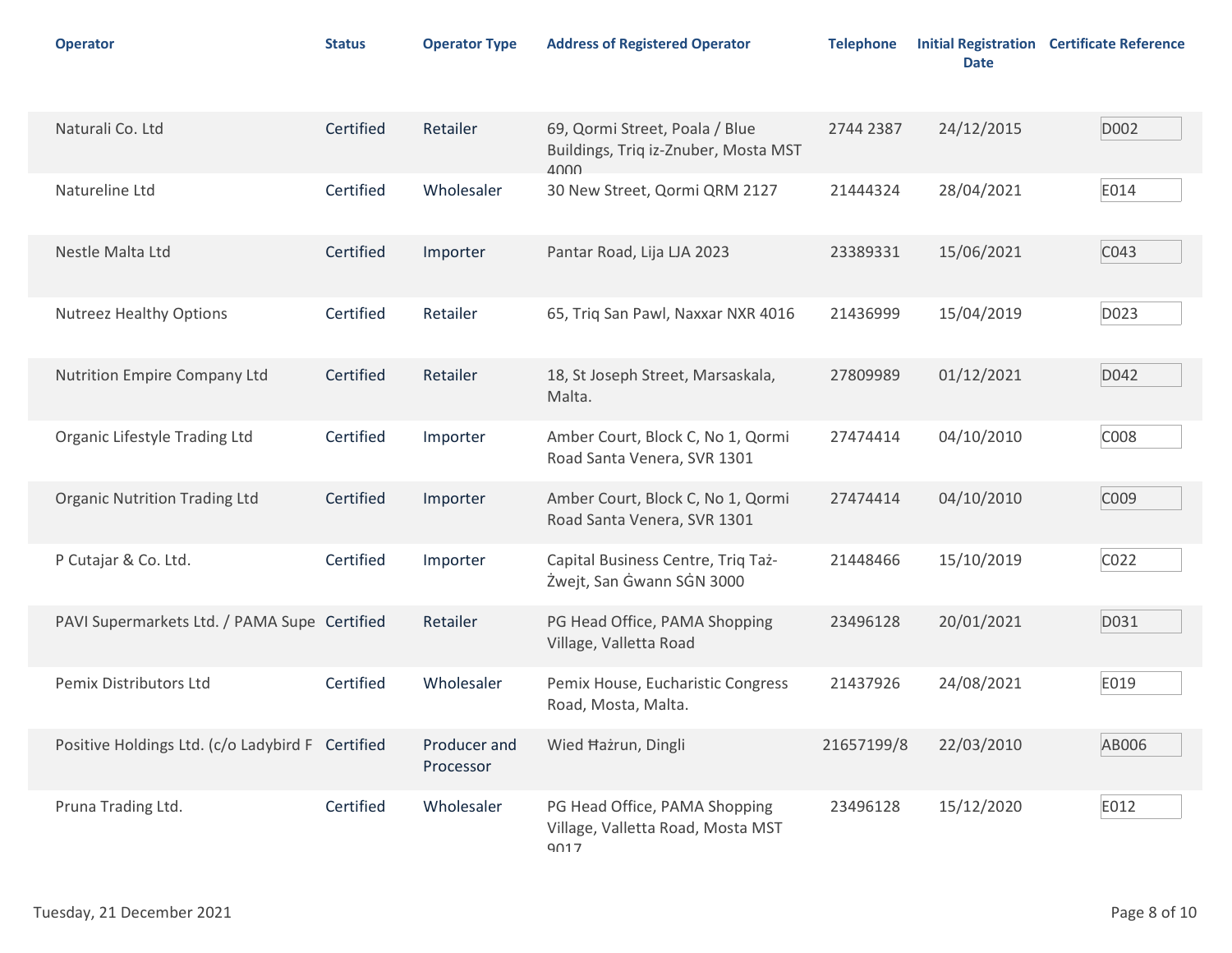| <b>Operator</b>                                | <b>Status</b> | <b>Operator Type</b>      | <b>Address of Registered Operator</b>                                                         | <b>Telephone</b>      | <b>Date</b> | <b>Initial Registration Certificate Reference</b> |
|------------------------------------------------|---------------|---------------------------|-----------------------------------------------------------------------------------------------|-----------------------|-------------|---------------------------------------------------|
| Pure Healthy Food Trading Ltd                  | Certified     | Importer                  | Amber Court, Block C, No 1, Qormi<br>Road Santa Venera, SVR 1301                              | 27474414              | 04/10/2010  | C010                                              |
| Pure Organics Foods Trading Ltd                | Certified     | Importer                  | Amber Court, Block C, No 1, Qormi<br>Road Santa Venera, SVR 1301                              | 27474414              | 04/10/2010  | C003                                              |
| Qahwa Ltd                                      | Certified     | Importer                  | Zone 4, Triq San Gwakkin, Store 4,<br>Central Business District, Birkirkara<br>CRD 4030 MAITA | 99109682              | 18/10/2021  | C046                                              |
| Ray Max Ltd.                                   | Certified     | Retailer                  | 119, Quarries Square, Santa Venera<br>SVR 1752                                                | 77450814              | 20/08/2018  | D021                                              |
| <b>Richard Pierce Butler</b>                   | Certified     | Producer and<br>Processor | It-Torri, Triq iz-Zrieraq, Qala,<br><b>QLA0000</b>                                            | 21564170              | 01/02/2010  | AB007                                             |
| <b>Rimus Trading Agency</b>                    | Certified     | Importer                  | B41 Bulebel industrial estate Zejtun<br>ZTN3000                                               | 23664205              | 08/04/2021  | C036                                              |
| Roots Natural Wine Ltd                         | Certified     | Retailer                  | 62, garage, Triq Emanuel Attard<br>Bezzina, Zejtun, Malta                                     | 77771936              | 01/02/2021  | D032                                              |
| S Borg and Sons Ltd (Park Towers Sup Certified |               | Retailer                  | Park Towers Supermarket, Psaila<br>Street, Sta. Venera                                        | 79471197              | 02/12/2019  | D024                                              |
| Salvina Galea / Ian Galea                      | Certified     | Producer                  | 'Nirvana', A. C. Zammit Street, Żejtun<br>ŻTN 1484, Malta.                                    | 77031005              | 28/06/2018  | A030                                              |
| Sattva                                         | Certified     | Retailer                  | Sattva, Triq Birkirkara, San Gwann                                                            | 99912709,<br>99179527 | 04/02/2021  | D003                                              |
| Smart Supermarket Ltd.                         | Certified     | Retailer                  | Naxxar Road, Birkirkara, BKR 9042                                                             | 21442728              | 15/07/2020  | D026                                              |
| Stefan Psaila                                  | Certified     | Producer                  | Girasol, Triq il-Karmnu, Zabbar,<br>Malta.                                                    | 79708467              | 11/04/2016  | A026                                              |
| Tuesday, 21 December 2021                      |               |                           |                                                                                               |                       |             | Page 9 of 10                                      |